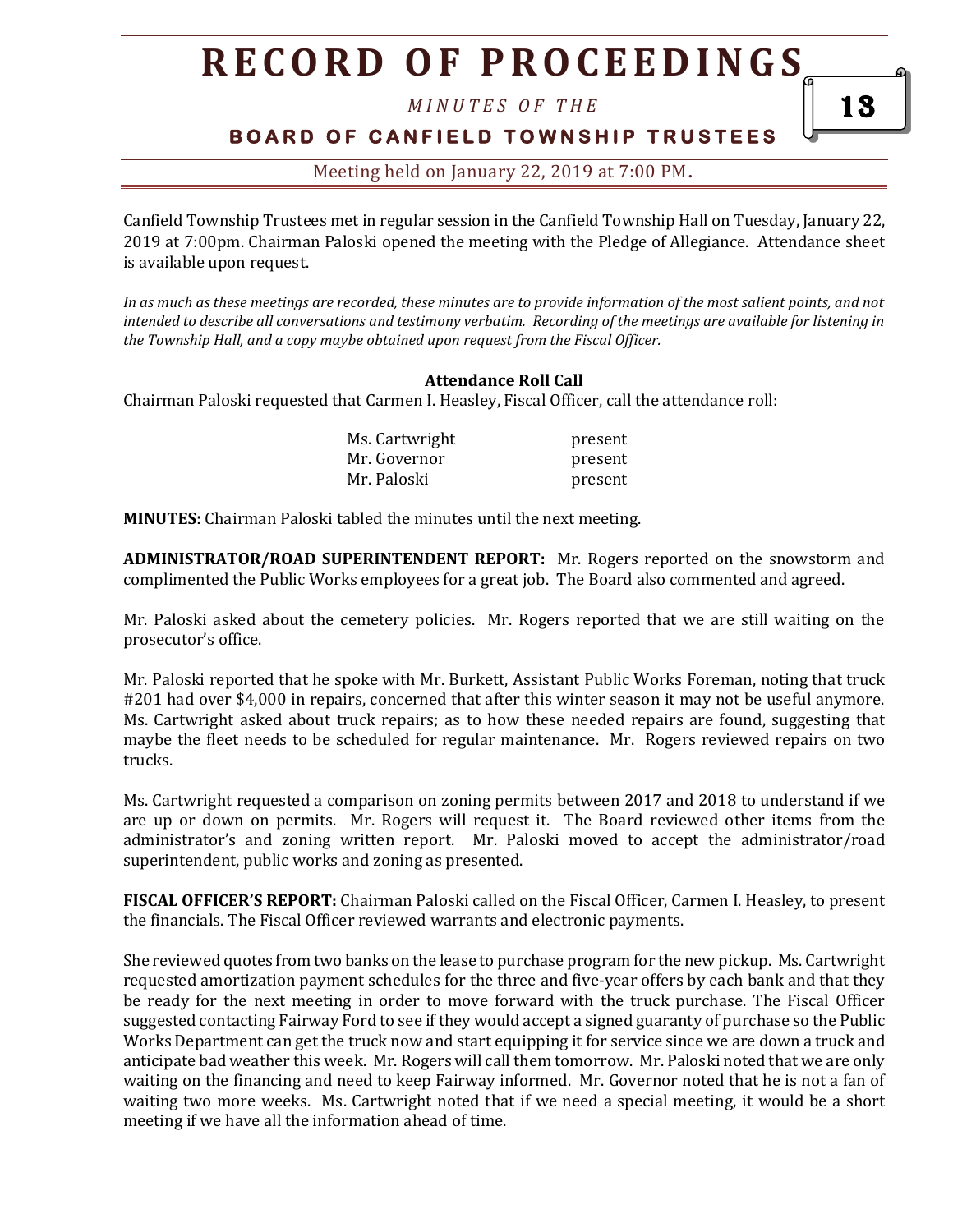*M I N U T E S O F T H E* 

**BOARD OF CANFIELD TOWNSHIP TRUSTEES** 

Meeting held on January 22, 2019 at 7:00 PM**.**

The Fiscal Officer noted that she is in balance for 2018 and ready to close the year. She is waiting on final notes from the Board. Mr. Paloski moved to accept the report as presented.

#### **NEW BUSINESS RESOLUTION 2019-01-22-33 Auditor of the State Workshop**

Ms. Cartwright moved to approve Township Administrator/Road Superintendent Keith Rogers to attend the Auditor of State Workshop, March 7 – 8, 2019 at the Hyatt Regency, Columbus, Ohio for the purpose of continuing education. The Township will pay for all related expenses including the registration fee, hotel, travel and meals per the Travel Policy. Mr. Paloski seconded the Motion. Roll Call: Mr. Paloski, yes; Ms. Cartwright, yes; Mr. Governor, yes. Motion carried 3 to 0.

### **RESOLUTION 2019-01-22-34 Credit Card Policy**

Ms. Cartwright moved to approve establishing a credit card policy for Canfield Township:

**WHEREAS,** the Board of Township Trustees of Canfield Township, Mahoning County, Ohio desires to establish financial policies regarding the usage of Township credit cards; and

**NOW THEREFORE, BE IT RESOLVED** by the Board of Township Trustees of Canfield Township:

Effective January 22, 2019 the Canfield Township Card Credit Policy attached as Exhibit A will take effect; and

The Canfield Township Credit Card Policy attached as Exhibit A will supersede and nullify any and all Credit Card policies ever approved by any previous Boards of Canfield Township Trustees.

This Resolution shall take effect on this 22nd day of January 2019. Mr. Paloski seconded the Motion. Discussion: Ms. Cartwright reviewed concerns and changes made to the written policy. She reviewed the form for signatures, suggesting filing signed forms in respective personnel files. She presented spreadsheets listing all credit cards and who can sign them out. Mr. Paloski noted Fiscal Officers requirement under the ORC requiring review by the Board and signature of the Chairman for the previous month's itemized charges. Roll Call: Mr. Paloski, yes; Ms. Cartwright, yes; Mr. Governor, yes. Motion carried 3 to 0.

#### **RESOLUTION 2019-01-22-35 Lynn Welding and Equipment Repair**

Mr. Paloski moved to approve Lynn Welding and Equipment Repair to perform radiator and other repairs to Truck 201 at a cost not to exceed \$3,400.00. Mr. Governor seconded the Motion. Roll Call: Mr. Paloski, yes; Ms. Cartwright, yes; Mr. Governor, yes. Motion carried 3 to 0.

14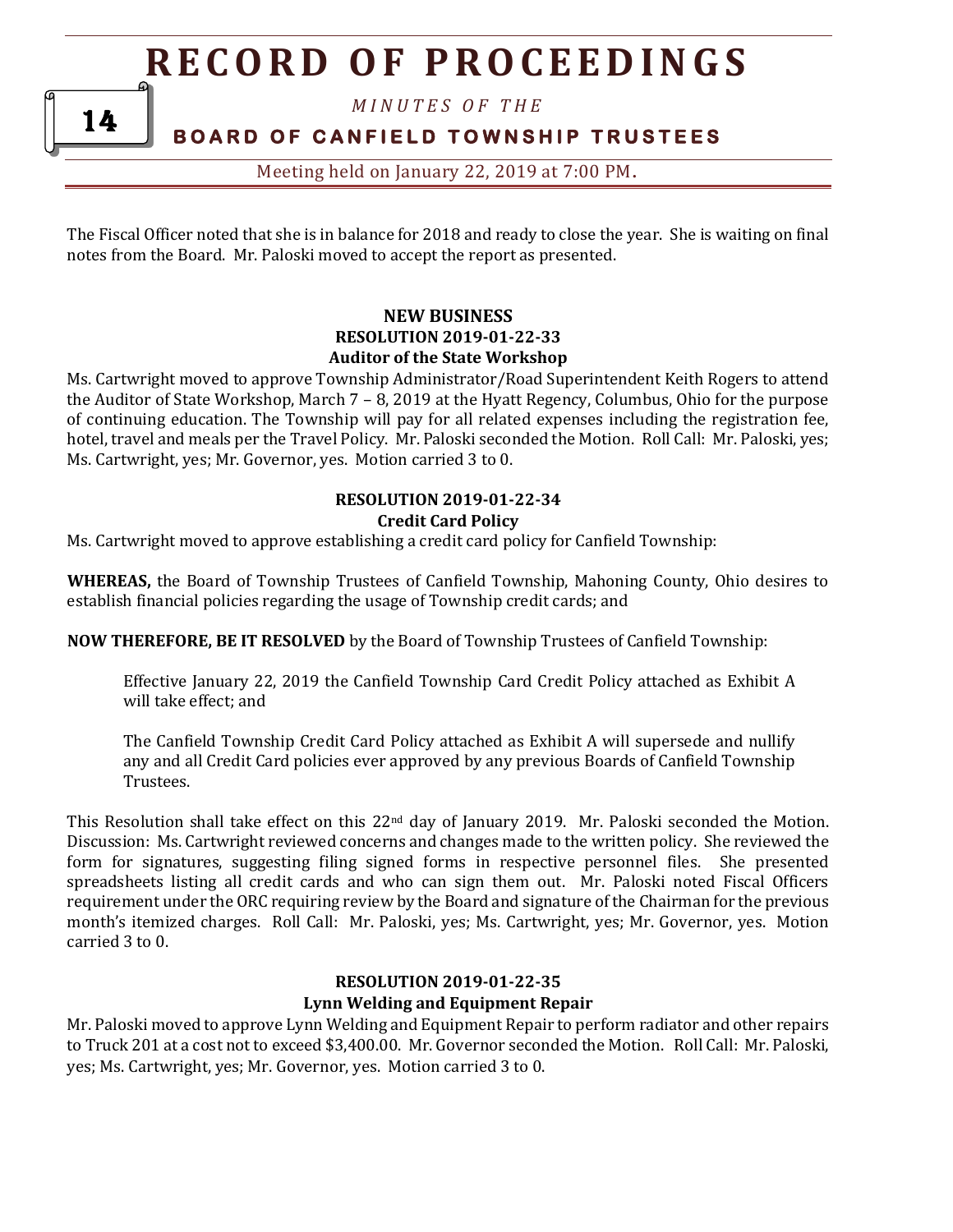*M I N U T E S O F T H E* 

### **BOARD OF CANFIELD TOWNSHIP TRUSTEES**

Meeting held on January 22, 2019 at 7:00 PM**.**

#### **RESOLUTION 2019-01-22-36 2019 Warrants & Electronic Payments**

Mr. Governor moved to approve Warrants #13025 thru #13046, electronic payments 15-2019 thru 29- 2019 as general & payroll obligations of the Township for a total amount of \$59,606.03. Ms. Cartwright seconded the Motion. Roll Call: Mr. Paloski, yes; Ms. Cartwright, yes; Mr. Governor, yes. Motion carried 3 to 0.

**Trustees Comments:** Ms. Cartwright noted that the Cardinal Joint Fire District met last night where the new board members were sworn in. They approved the purchase of a new ladder truck.

Mr. Paloski noted appreciation of the Public Works Department and their above and beyond work in plowing roads and dealing with a plow truck breakdown.

**Next Meeting Dates:** The Board will hold their regular meetings on February 12 and 26 at 7pm. A budget hearing regular special meeting was set for February 13 at 8:30am to 12pm to conduct a budget workshop.

#### **RESOLUTION 2019-01-22-37 Executive Session**

In accordance with ORC 121.22 (G), Mr. Paloski moved to adjourn into executive session at 7:58pm specifically for: G-2 to consider purchase of property for public purposes and G-8 to consider negotiations with other political subdivisions respecting requests for economic development assistance. Mr. Governor seconded the Motion. Roll Call: Mr. Paloski, yes; Ms. Cartwright, yes; Mr. Governor, yes. Motion carried 3 to 0.

Re-enter public meeting from Executive session at 8:24 pm

#### **RESOLUTION 2019-01-22-38**

#### **Amendment to Resolution 2018-8-14-107 Approving Annexation Agreement**

Trustee Cartwright moved to amend **Resolution 2018-8-14-107 Approving Annexation Agreement**  with the City of Canfield, Mahoning County, OH, under Section III. Preservation of the Canfield Township Taxing Boundary by adding D 1 & 2:

D. In the event the City utilizes any Tax Increment Financing ("TIF") structure that may be provided for under Ohio law, to finance any development infrastructure within the annexed territories, the Parties agree to the following terms and schedule:

1. If an approved TIF provides an exemption of annexation territories from real property taxes, for service payments into a public improvement tax increment fund, under terms where (a) the percentage of improvements to be exempted does not exceed 75% (b) for a period of time that does not exceed 10 years, the reduction of the Township's real estate tax recoveries resulting from such TIF structure shall be limited, and tax payments made to the Township on an annual basis as follows:

15